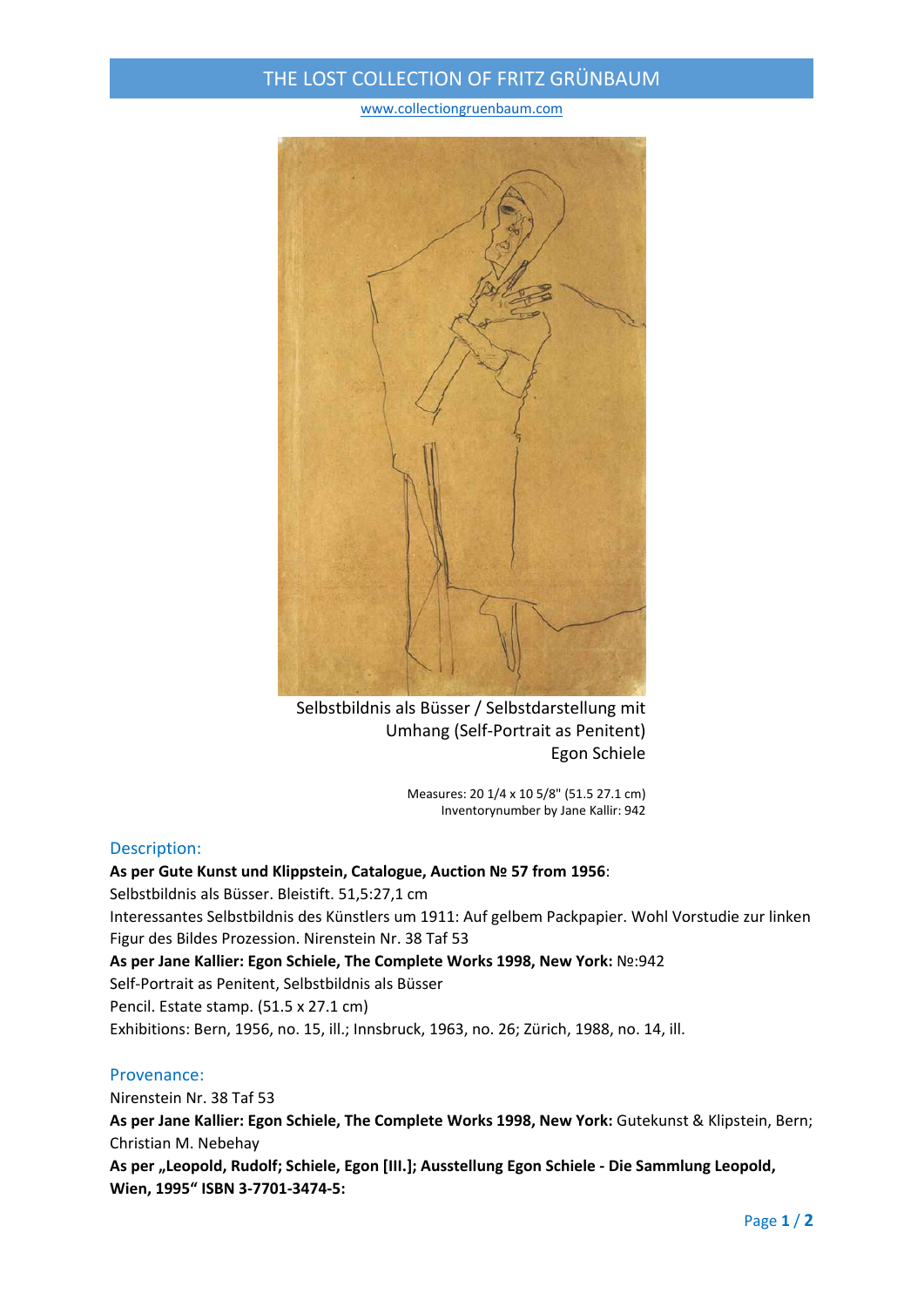## THE LOST COLLECTION OF FRITZ GRÜNBAUM

www.collectiongruenbaum.com

Gute Kunst & Klipstein, Bern; Christian M. Nebehay, Vienna; Rudolf Leopold, Vienna <b>As per research database Leopoldmuseum (09‐2005):</b> (1939) Franz Friedrich Grünbaum (pseudonym: Fritz Grünbaum), Vienna (7.April 1880‐14.January 1941);(1) 1941 Elisabeth Grünbaum, Vienna, (28.4.1898‐10.10.1942); [Elisabeth Grünbaum was ‐ according to a testament which was presented 1954 on the occasion of to file a petition to the declaration of death- residuary legatee of Franz Friedrich Grünbaum.] (2) Mathilde Lukacs, Vienna, afterwards (from approximately 1946) Brussels; [Mathilde Lukacs nee Herzl (30.September 1883‐15.December 1979) was a sister of Elisabeth Grünbaum, nee Herzl.] 1956 Klipstein & Kornfeld, Bern (Purchase of Mathilde Lukacs); (3) Christian M. Nebehay, Vienna; around 1960 Private collection Rudolf Leopold, Vienna; 1994 Leopold Museum (Collection).

**As per Correspondence Kornfeld/Bratschi (handed over by Thomas Buomberger** Delivery to Bern by M. Lukacs, April 24th 1956 for purchase (May 22nd, 1956): BookkeepingNr. 36774 **As per Dossier Fritz Grünbaum, provenance research bm:ukk – LMP, Mag. Dr. Sonja Niederacher, June, 30th 2010 (S 94ff):** Presumable part of the Collection Grünbaum

The law firm of Dunnington Bartholow & Miller LLP is leading efforts to recover Fritz Grunbaum's stolen art collection on behalf of his heirs. On August 4, 2016, Justice Charles Ramos (Supreme Court, New York County) in a case captioned *Reif v. Nagy* permitted the heirs' claims to proceed against London art dealer Richard Nagy and denied the application of the art title insurance company ARIS to intervene in the action. This case is currently proceeding. In 2014, as commemorated in a ceremony featuring former District Attorney Robert Morgenthau at the Museum of Jewish Heritage – A Living Memorial To The Holocaust, Dunnington negotiated the restitution and auction of Schiele's *Town on the Blue River* at Christie's auction house in a very successful sale. The high auction price shows that it pays to do the right thing. The heirs would appreciate any information about the artworks stolen from Fritz Grunbaum while he was in the Dachau Concentration Camp and would appreciate any persons of good faith voluntarily stepping forward to return these artworks. The heirs call on art historians and experts in the museum community to have the courage to release scholarly reports on the stolen items in museum collections and to call on the governments of Austria and the United States to work towards taking these stolen artworks out of museum collections.